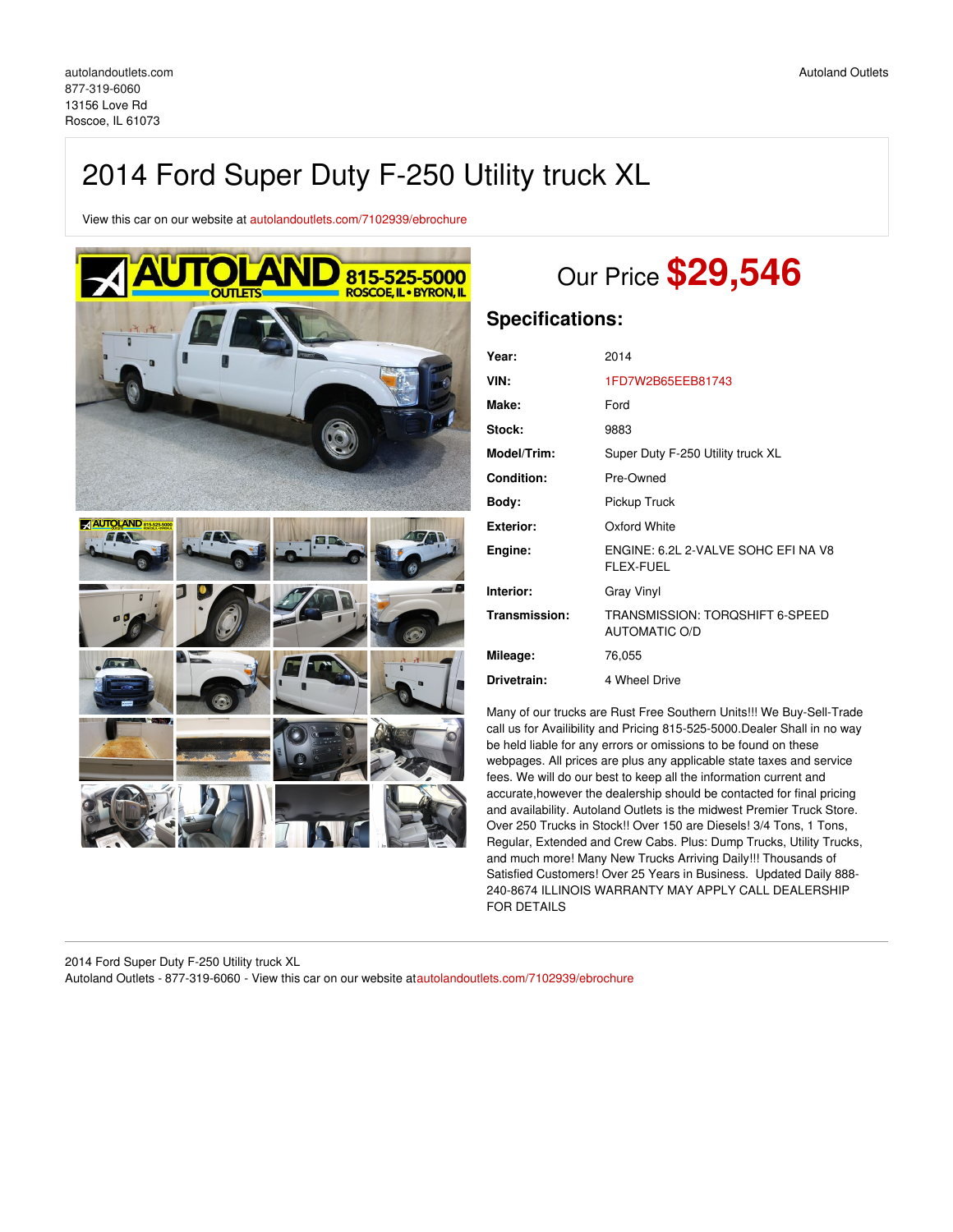

#### 2014 Ford Super Duty F-250 Utility truck XL

Autoland Outlets - 877-319-6060 - View this car on our website at[autolandoutlets.com/7102939/ebrochure](https://autolandoutlets.com/vehicle/7102939/2014-ford-super-duty-f-250-utility-truck-xl-roscoe-il-61073/7102939/ebrochure)

## **Installed Options**

#### **Interior**

- 2 12V DC Power Outlets
- 4-Way Driver Seat -inc: Manual Recline, Fore/Aft Movement and Manual Lumbar Support
- 4-Way Passenger Seat -inc: Manual Recline and Fore/Aft Movement
- 60-40 Folding Split-Bench Front Facing FlexFold Flip Forward Cushion/Seatback Rear Seat
- Analog Appearance- Day-Night Rearview Mirror- Fade-To-Off Interior Lighting
- Front And Rear Map Lights- Front Cupholder- Front Seats w/Manual Driver Lumbar
- Full Cloth Headliner- Full Overhead Console w/Storage and 2 12V DC Power Outlets
- Full Vinyl/Rubber Floor Covering
- Gauges -inc: Speedometer, Odometer, Oil Pressure, Engine Coolant Temp, Tachometer, Transmission Fluid Temp, Engine Hour Meter and Trip Odometer
- Glove Box- HVAC -inc: Underseat Ducts
- Heavy Duty Vinyl 40/20/40 Split Bench Seat -inc: center armrest, cupholder and storage
- Instrument Panel Bin and Dashboard Storage Interior Trim -inc: Chrome Interior Accents
- Manual 1st Row Windows
- Manual Adjustable Front Head Restraints and Manual Adjustable Rear Head Restraints
- Manual Air Conditioning- Manual Rear Windows
- Manual Tilt/Telescoping Steering Column- Outside Temp Gauge
- Passenger Visor Vanity Mirror- Securilock Anti-Theft Ignition (pats) Engine Immobilizer
- Systems Monitor- Underhood And Pickup Cargo Box Lights
- Urethane Gear Shifter Material

#### **Exterior**

- Aero-Composite Halogen Headlamps- Black Door Handles
- Black Front Bumper w/2 Tow Hooks- Black Grille
- Black Manual Side Mirrors w/Manual Folding- Black Rear Step Bumper
- Black Side Windows Trim and Black Front Windshield Trim
- Cargo Lamp w/High Mount Stop Light- Clearcoat Paint- Fixed Rear Window
- Front License Plate Bracket- Full-Size Spare Tire Stored Underbody w/Crankdown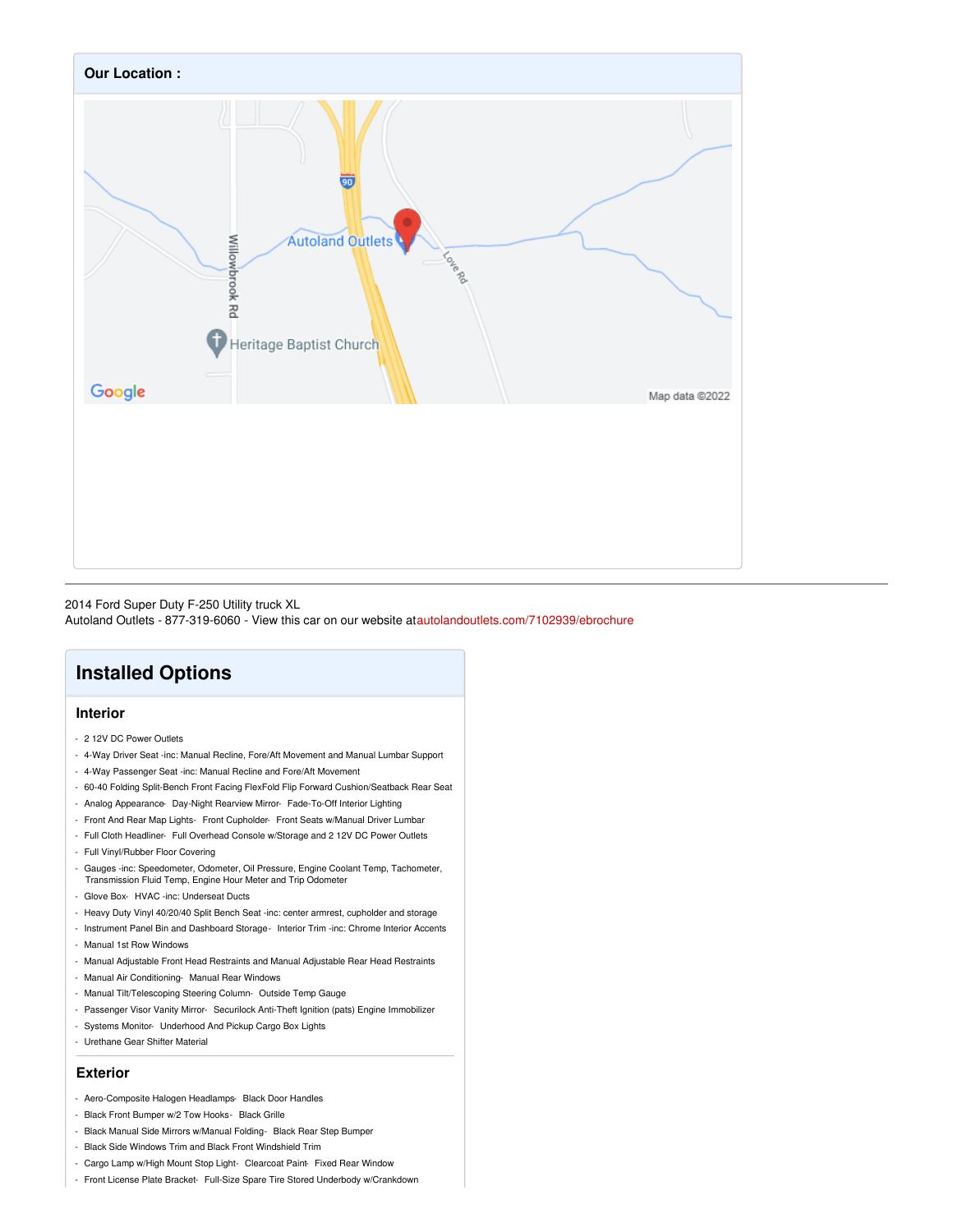- Fully Galvanized Steel Panels- Light Tinted Glass
- Manual Extendable Trailer Style Mirrors- Manual Tailgate/Rear Door Lock
- Regular Box Style- Steel Spare Wheel- Tailgate Rear Cargo Access
- Tires: LT245/75Rx17E BSW A/S (5)- Variable Intermittent Wipers
- Wheels: 17" Argent Painted Steel -inc: painted hub covers/center ornaments

#### **Safety**

- 2 12V DC Power Outlets
- 4-Way Driver Seat -inc: Manual Recline, Fore/Aft Movement and Manual Lumbar Support
- 4-Way Passenger Seat -inc: Manual Recline and Fore/Aft Movement
- 60-40 Folding Split-Bench Front Facing FlexFold Flip Forward Cushion/Seatback Rear Seat
- Analog Appearance- Day-Night Rearview Mirror- Fade-To-Off Interior Lighting
- Front And Rear Map Lights- Front Cupholder- Front Seats w/Manual Driver Lumbar
- Full Cloth Headliner- Full Overhead Console w/Storage and 2 12V DC Power Outlets
- Full Vinyl/Rubber Floor Covering
- Gauges -inc: Speedometer, Odometer, Oil Pressure, Engine Coolant Temp, Tachometer, Transmission Fluid Temp, Engine Hour Meter and Trip Odometer
- Glove Box- HVAC -inc: Underseat Ducts
- Heavy Duty Vinyl 40/20/40 Split Bench Seat -inc: center armrest, cupholder and storage
- Instrument Panel Bin and Dashboard Storage- Interior Trim -inc: Chrome Interior Accents
- Manual 1st Row Windows
- Manual Adjustable Front Head Restraints and Manual Adjustable Rear Head Restraints
- Manual Air Conditioning- Manual Rear Windows
- Manual Tilt/Telescoping Steering Column- Outside Temp Gauge
- Passenger Visor Vanity Mirror- Securilock Anti-Theft Ignition (pats) Engine Immobilizer
- Systems Monitor- Underhood And Pickup Cargo Box Lights
- Urethane Gear Shifter Material

#### **Mechanical**

- 157 Amp Alternator- 3.73 Axle Ratio- 3250# Maximum Payload- 35 Gal. Fuel Tank
- 4-Wheel Disc Brakes w/4-Wheel ABS, Front And Rear Vented Discs, Brake Assist and Hill Hold Control
- 72-Amp/Hr 650CCA Maintenance-Free Battery w/Run Down Protection
- Class V Towing Equipment -inc: Hitch and Trailer Sway Control
- Engine: 6.2L 2-Valve SOHC EFI NA V8 Flex-Fuel- Firm Suspension- Front Anti-Roll Bar
- Front Suspension w/Coil Springs- GVWR: 10,000 lb Payload Package
- HD Shock Absorbers- Hydraulic Power-Assist Steering
- Leaf Rear Suspension w/Leaf Springs- Manual Locking Hubs- Manual Transfer Case
- Part-Time Four-Wheel Drive- Single Stainless Steel Exhaust- Trailer Wiring Harness
- Transmission w/Oil Cooler
- Transmission: TorqShift 6-Speed Automatic O/D -inc: SelectShift

### **Option Packages**

### **Factory Installed Packages**

-

-

-

-

ENGINE: 6.2L 2-VALVE SOHC EFI NA V8 FLEX-FUEL

TRANSMISSION: TORQSHIFT 6-SPEED AUTOMATIC O/D -inc: SelectShift

\$595 XL VALUE PACKAGE -inc: XL Decor Group, Bright Chrome Hub Covers & Center Ornaments, Chrome Front Bumper, Chrome Rear Step Bumper, Cruise Control, Radio: AM/FM Stereo/Single-CD/MP3, auxiliary audio input jack, digital clock and 4-speakers

- ORDER CODE 600A - STANDARD PAINT

OXFORD WHITE